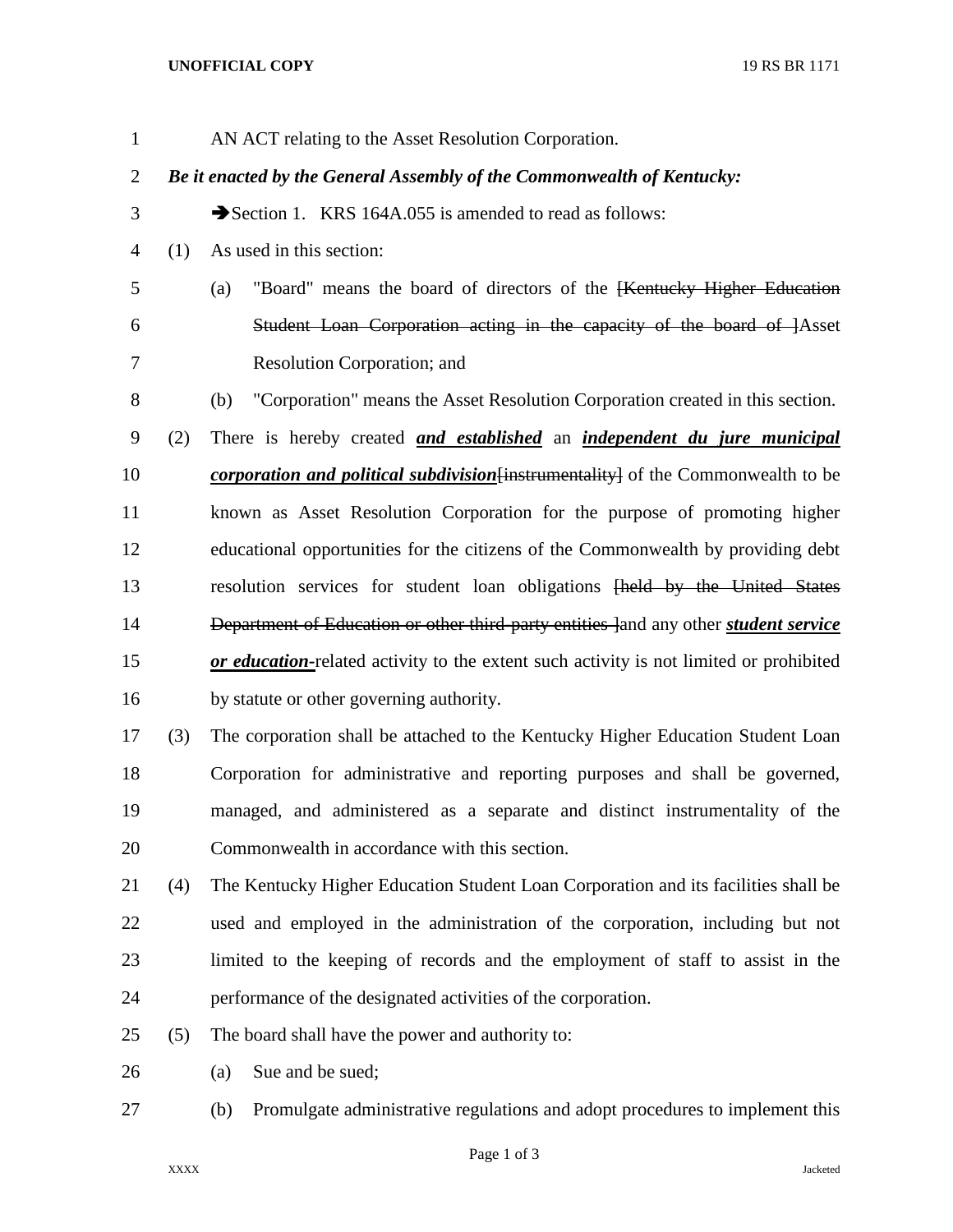1 section;

| $\overline{2}$ | (c)        | Make and enter into contracts necessary for the administration of the             |
|----------------|------------|-----------------------------------------------------------------------------------|
| 3              |            | corporation;                                                                      |
| 4              | (d)        | Adopt a corporate seal and change and amend it from time to time;                 |
| 5              | (e)        | Make, execute, and effectuate any and all agreements or other documents with      |
| 6              |            | the United States Department of Education, this Commonwealth, any federal         |
| 7              |            | or state agency, or any person, corporation, association, partnership, or other   |
| 8              |            | organization or entity and perform other acts necessary or appropriate for the    |
| 9              |            | effectuation of its rights and duties pursuant to this section;                   |
| 10             | (f)        | Delegate to the Kentucky Higher Education Student Loan Corporation general        |
| 11             |            | supervision and direction over the administrative function of the corporation     |
| 12             |            | and its employees in carrying out the policies, programs, administrative          |
| 13             |            | regulations, and directives of the board;                                         |
| 14             | (g)        | Carry out the duties and obligations of the corporation pursuant to this section, |
| 15             |            | and to have any and all other powers as may be reasonably necessary for the       |
| 16             |            | effectuation of the purposes of the corporation; [and]                            |
| 17             | (h)        | Adopt bylaws for the conduct of its business, including the designation of        |
| 18             |            | directors, and prescribe rules, regulations, and policies in connection with the  |
| 19             |            | performance of its functions and duties; []                                       |
| 20             | <u>(i)</u> | Employ consultants, attorneys, counselors, and such employees as may be           |
| 21             |            | required in the judgment of the corporation and to fix and pay their              |
| 22             |            | compensation and benefits. The corporation shall not establish or                 |
| 23             |            | contribute to on behalf of its employees a defined benefit plan;                  |
| 24             | <u>(i)</u> | Provide any service to schools or students related to student education           |
| 25             |            | loans, including but not limited to the areas of financial awareness,             |
| 26             |            | counseling, default aversion or prevention, servicing, and collecting; and        |
| 27             | (k)        | <b>Provide support services for postsecondary education and workforce</b>         |